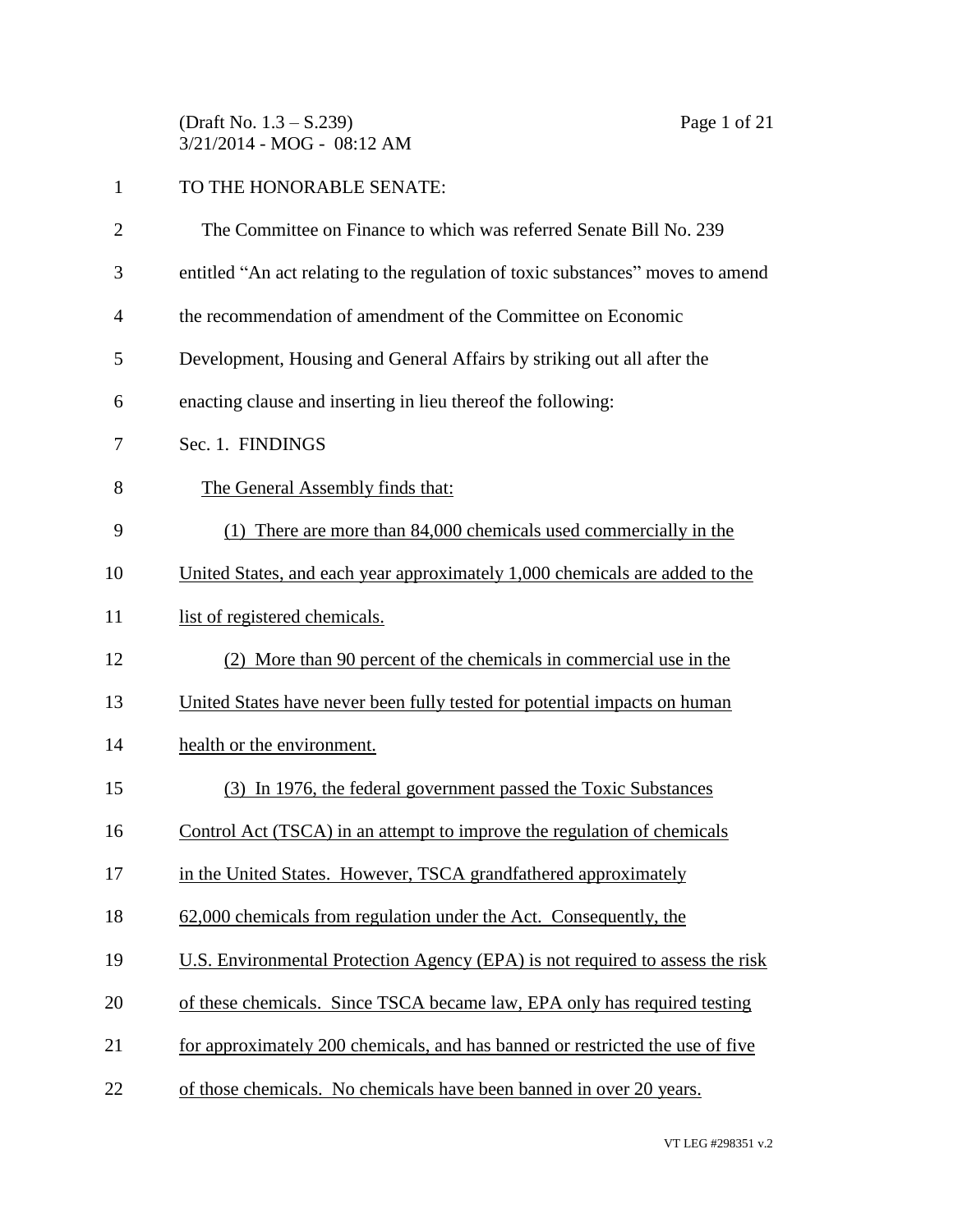(Draft No. 1.3 – S.239) Page 2 of 21 3/21/2014 - MOG - 08:12 AM

| $\mathbf{1}$   | (4) Biomonitoring studies reveal that toxic chemicals are in the bodies         |
|----------------|---------------------------------------------------------------------------------|
| $\overline{2}$ | of people, including chemicals linked to cancer, brain and nervous damage,      |
| 3              | birth defects, developmental delays, and reproductive harm. Even newborn        |
| 4              | babies have chemical body burdens, proving that they are being polluted while   |
| 5              | in the womb.                                                                    |
| 6              | (5) A growing body of scientific evidence demonstrates that these               |
| 7              | chemical exposures are taking a toll on public health and are playing a role in |
| 8              | the incidence and prevalence of many diseases and disorders, including          |
| 9              | leukemia, breast cancer, asthma, reproductive difficulties, birth defects, and  |
| 10             | autism.                                                                         |
| 11             | (6) The societal and health care costs attributed to toxic exposures are        |
| 12             | extraordinary. More than \$2.3 billion are spent every year just on the medical |
| 13             | costs of cancer, asthma, and neurobehaviorial disorders associated with toxic   |
| 14             | chemicals.                                                                      |
| 15             | Vermont has regulated the use of individual chemicals of concern,               |
| 16             | including lead, mercury, bisphenol A, phthalates, decabromodiphenyl ether,      |
| 17             | tris(1,3-dichloro-2-propyl) phosphate, and tris(2-chloroethyl) phosphate, but   |
| 18             | reviewing chemicals individually, one at a time, is inefficient and inadequate  |
| 19             | for addressing the issues posed by chemicals of concern.                        |
| 20             | (8) Other states and countries, including Maine, Washington, California,        |
| 21             | and the European Union, are already taking a more comprehensive approach to     |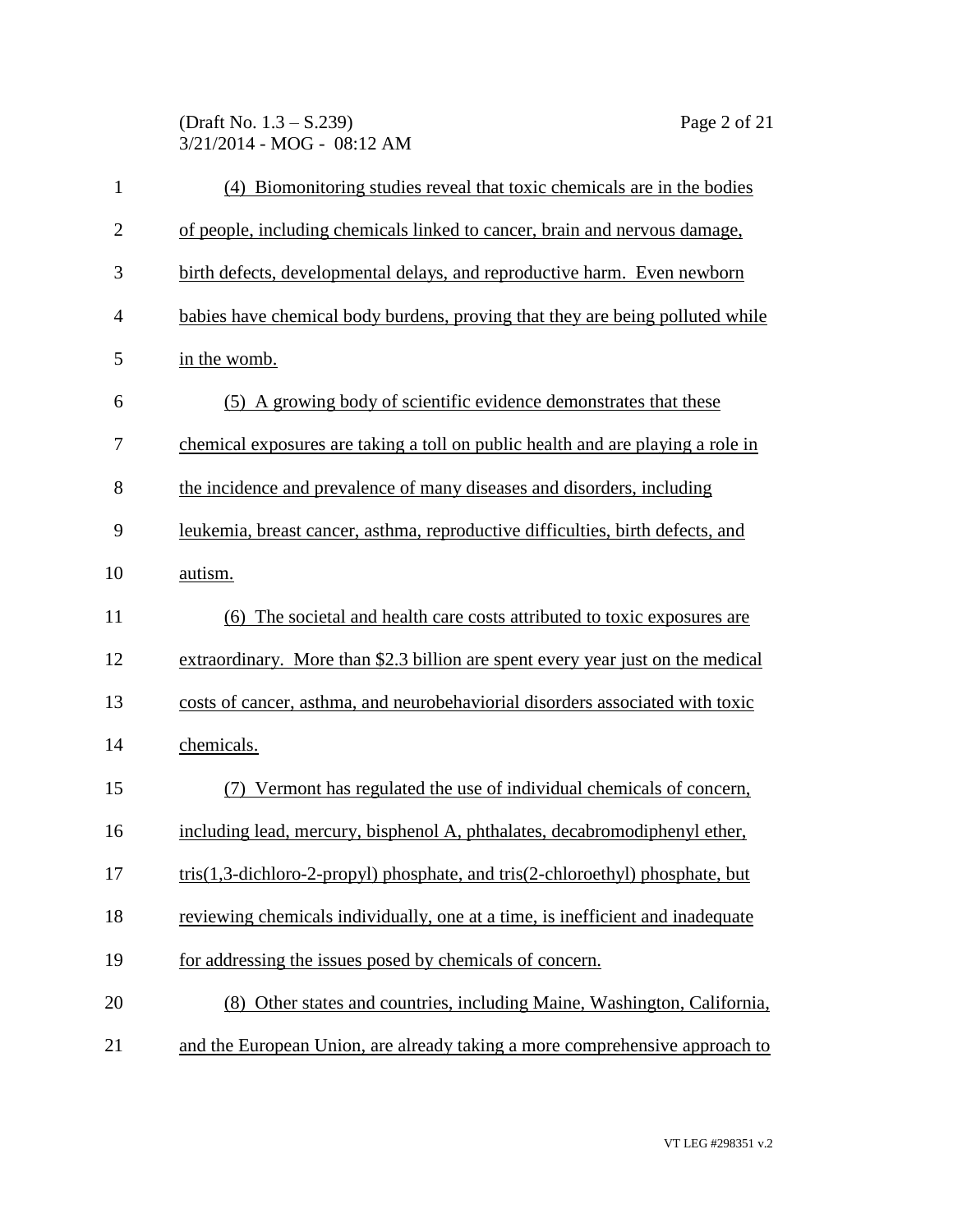(Draft No. 1.3 – S.239) Page 3 of 21 3/21/2014 - MOG - 08:12 AM

| 1              | chemical regulation in consumer products, and chemical regulation in Vermont   |
|----------------|--------------------------------------------------------------------------------|
| $\overline{2}$ | should harmonize with these efforts.                                           |
| 3              | (9) The State has experience monitoring and regulating chemical use            |
| $\overline{4}$ | through the toxic use and hazardous waste reduction programs.                  |
| 5              | (10) In order to ensure that the regulation of toxic chemicals is robust       |
| 6              | and protective, parties affected by the regulation of chemical use shall have  |
| 7              | ample opportunity to comment on proposed regulation so that the legal and      |
| 8              | financial risks of regulation are minimized.                                   |
| 9              | Sec. 2. 18 V.S.A. chapter 38A is added to read:                                |
| 10             | CHAPTER 38A. TOXIC CHEMICAL IDENTIFICATION                                     |
| 11             | § 1771. POLICY                                                                 |
| 12             | It is the policy of the State of Vermont:                                      |
| 13             | (1) to protect public health and the environment by reducing exposure of       |
| 14             | its citizens and vulnerable populations, such as children, to toxic chemicals, |
| 15             | particularly when safer alternatives exist; and                                |
| 16             | (2) that the State attempt, when possible, to regulate toxic chemicals in a    |
| 17             | manner that is consistent with regulation of toxic chemicals in other states.  |
| 18             | § 1772. DEFINITIONS                                                            |
| 19             | As used in this chapter:                                                       |
| 20             | (1) "Aircraft" shall be defined as in $5$ V.S.A. $\S$ 202.                     |
| 21             | (2) "Chemical" means a substance with a distinct molecular composition         |
| 22             | or a group of structurally related substances and includes the breakdown       |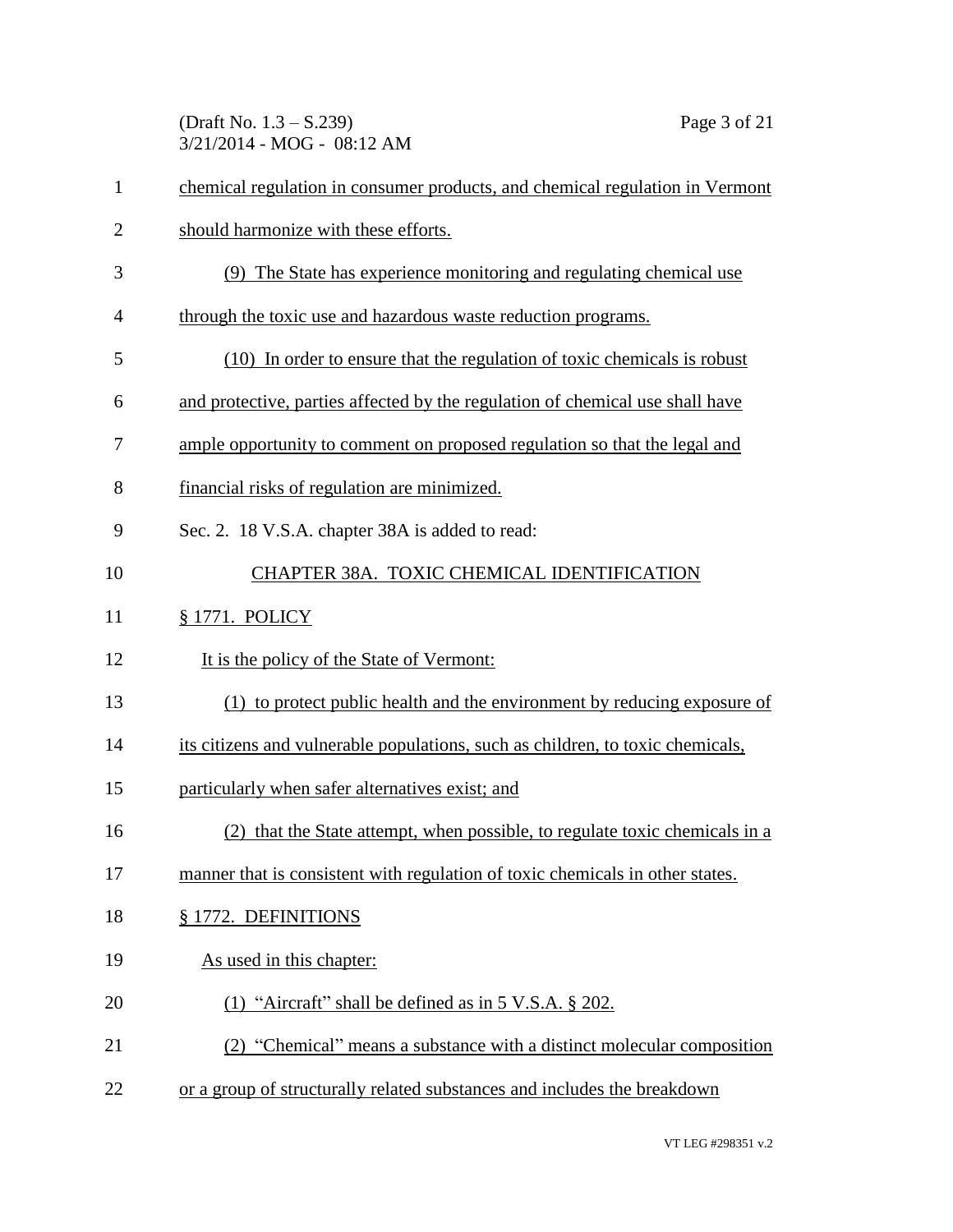(Draft No. 1.3 – S.239) Page 4 of 21 3/21/2014 - MOG - 08:12 AM

| 1              | products of the substance or substances that form through decomposition,        |
|----------------|---------------------------------------------------------------------------------|
| $\overline{2}$ | degradation, or metabolism. "Chemical" shall not mean crystalline silica in     |
| 3              | any form, as derived from ordinary sand or as present as a naturally occurring  |
| 4              | component of any other mineral raw material, including granite, gravel,         |
| 5              | limestone, marble, slate, soapstone, and talc.                                  |
| 6              | (3) "Chemical of high concern" means a chemical identified by the               |
| 7              | Department pursuant to section 1773 of this title.                              |
| 8              | (4) "Consumer product" means any product that is regularly used or              |
| 9              | purchased to be used for personal, family, or household purposes. "Consumer"    |
| 10             | product" shall not mean:                                                        |
| 11             | (A) a product primarily used or purchased for industrial or                     |
| 12             | business use that does not enter the consumer product market or is not          |
| 13             | otherwise sold at retail.                                                       |
| 14             | (B) a food or beverage or an additive to a food or beverage;                    |
| 15             | (C) a tobacco product;                                                          |
| 16             | a pesticide regulated by the U.S. Environmental Protection<br>(D)               |
| 17             | Agency;                                                                         |
| 18             | (E) a drug or biologic regulated by the federal Food and Drug                   |
| 19             | Administration, or the packaging of a drug or biologic that is regulated by the |
| 20             | federal Food and Drug Administration;                                           |
| 21             | an item sold for outdoor residential use that consists of a<br>(F)              |
| 22             | composite material made from polyester resins; or                               |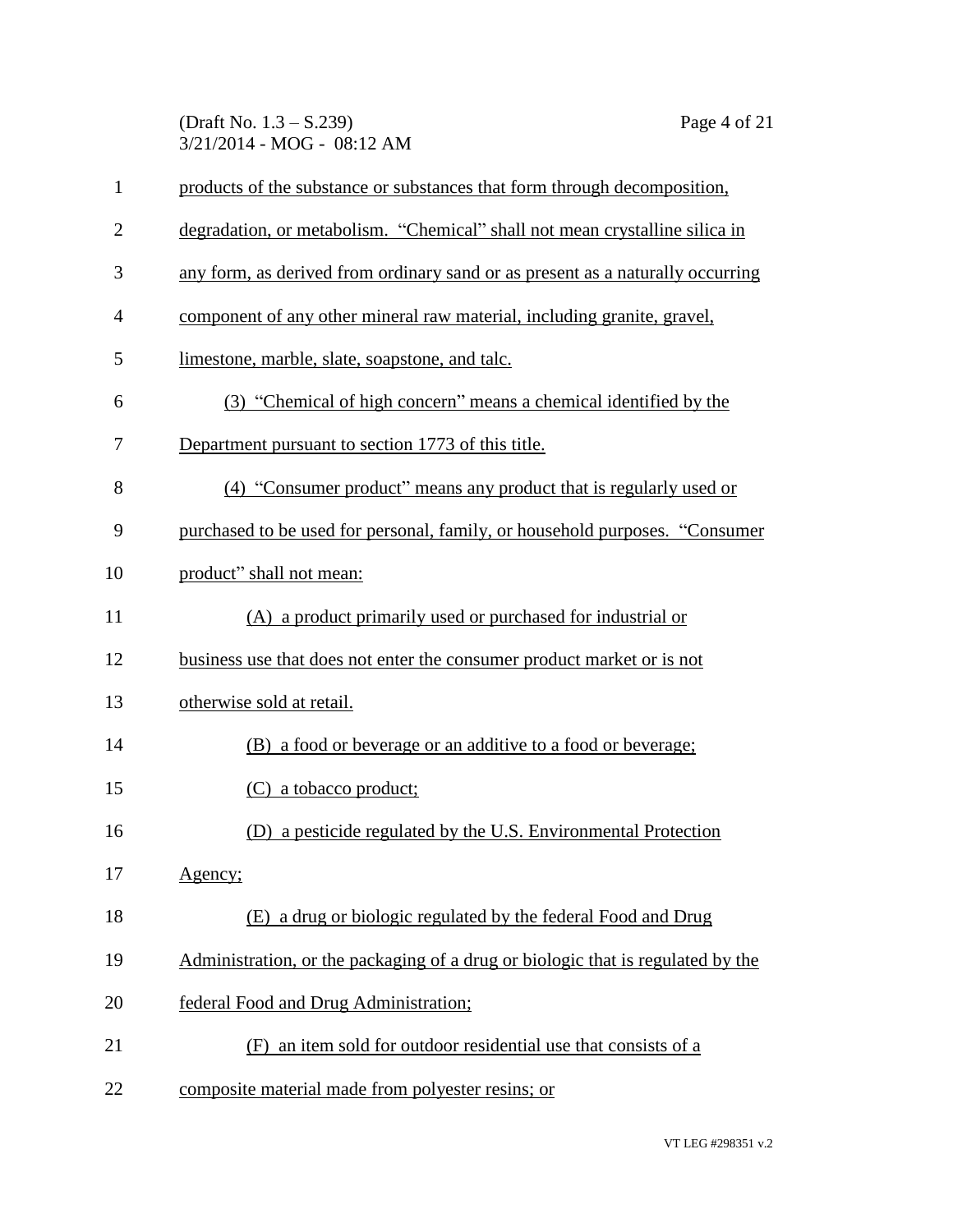(Draft No. 1.3 – S.239) Page 5 of 21 3/21/2014 - MOG - 08:12 AM

| $\mathbf{1}$   | (G) ammunition or components thereof, firearms, air rifles, hunting               |
|----------------|-----------------------------------------------------------------------------------|
| $\overline{2}$ | or fishing equipment or components thereof.                                       |
| 3              | (5) "Contaminant" means a chemical that is not an intentionally added             |
| 4              | ingredient in a product, and the source or sources of the chemical in the         |
| 5              | product are one or more of the following:                                         |
| 6              | (A) a naturally occurring contaminant commonly found in raw                       |
| 7              | materials that are frequently used to manufacture the product;                    |
| 8              | (B) air or water frequently used as a processing agent or an ingredient           |
| 9              | to manufacture the product;                                                       |
| 10             | (C) a contaminant commonly found in recycled materials that are                   |
| 11             | frequently used to manufacture the product; or                                    |
| 12             | (D) a processing reagent, processing reactant, by-product, or                     |
| 13             | intermediate frequently used to promote certain chemical or physical changes      |
| 14             | during manufacturing, and the incidental retention of a residue is not desired or |
| 15             | intended.                                                                         |
| 16             | (6) "Manufacturer" means:                                                         |
| 17             | (A) any person who manufactures a consumer product or whose                       |
| 18             | name is affixed to a consumer product or its packaging or advertising, and the    |
| 19             | consumer product is sold or offered for sale in Vermont; or                       |
| 20             | (B) any person who sells a consumer product to a retailer in Vermont              |
| 21             | when the person who manufactures the consumer product or whose name is            |
| 22             | affixed to the consumer product or its packaging or advertising does not have a   |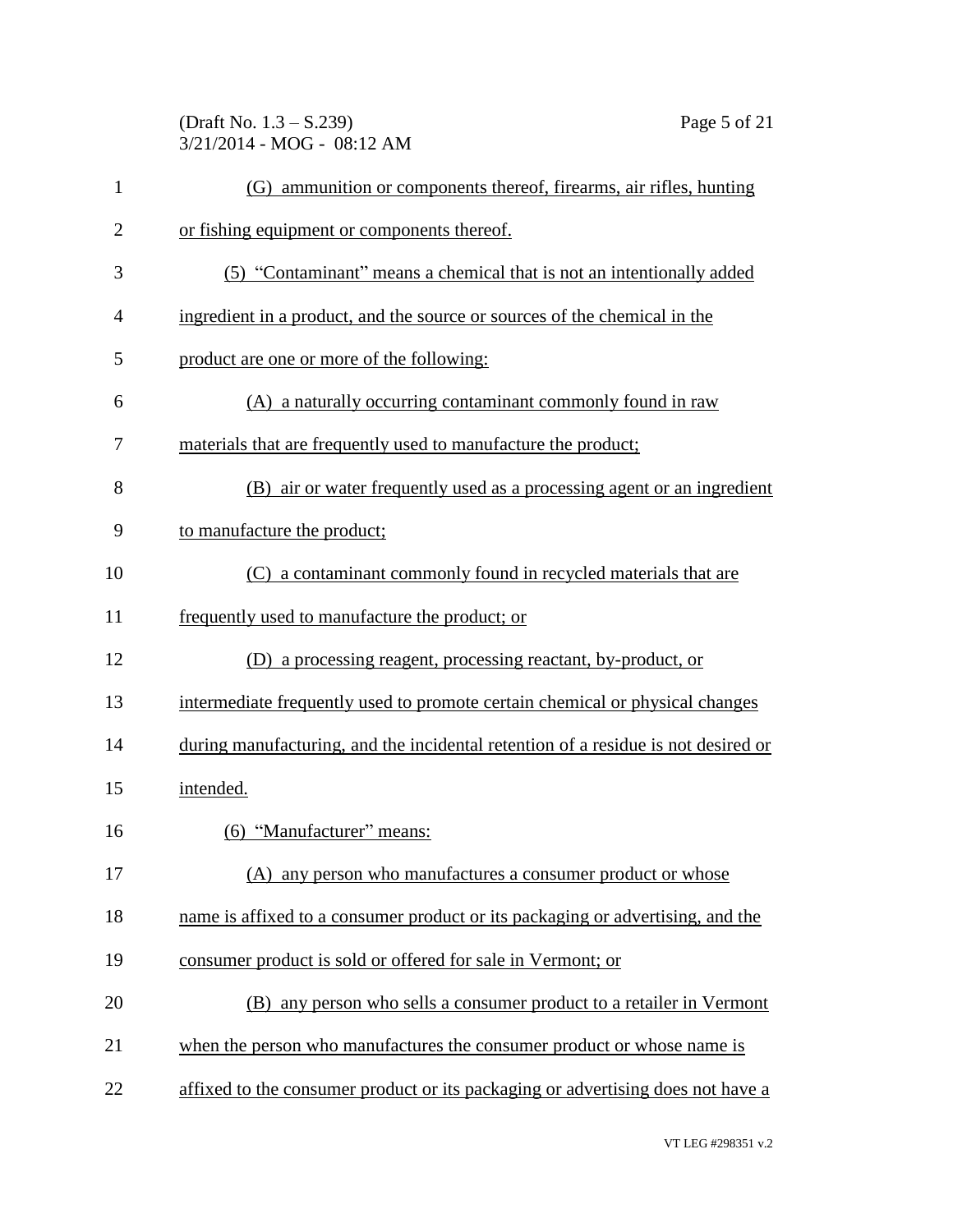(Draft No. 1.3 – S.239) Page 6 of 21 3/21/2014 - MOG - 08:12 AM

| $\mathbf{1}$   | presence in the United States other than the sale or offer for sale of the   |
|----------------|------------------------------------------------------------------------------|
| $\overline{2}$ | manufacturer's products.                                                     |
| 3              | (7) "Motor vehicle" means every vehicle intended primarily for use and       |
| 4              | operation on the public highways and shall include snowmobiles, all-terrain  |
| 5              | vehicles, and farm tractors and other machinery used in the production,      |
| 6              | harvesting, and care of farm products.                                       |
| 7              | (8) "Practical quantification limit (PQL)" means the lowest                  |
| 8              | concentration that can be reliably measured within specified limits of       |
| 9              | precision, accuracy, representativeness, completeness, and comparability     |
| 10             | during routine laboratory operating conditions.                              |
| 11             | (9) "Priority chemical" means a chemical that:                               |
| 12             | (A) is on the list of chemicals published by the Department as               |
| 13             | required under section 1773 of this title; and                               |
| 14             | (B) is found in a consumer product.                                          |
| 15             | (10) "Vessel" means every description of watercraft used or capable of       |
| 16             | being used as a means of transportation on water.                            |
| 17             | § 1773. CHEMICALS OF HIGH CONCERN                                            |
| 18             | (a) List of chemicals. On or before July 1, 2016, the Commissioner of        |
| 19             | Health, in consultation with the Secretary of Natural Resources, shall adopt |
| 20             | and publish a list of chemicals of high concern to human health or the       |
| 21             | environment. Beginning on July 1, 2018, and biennially thereafter, the       |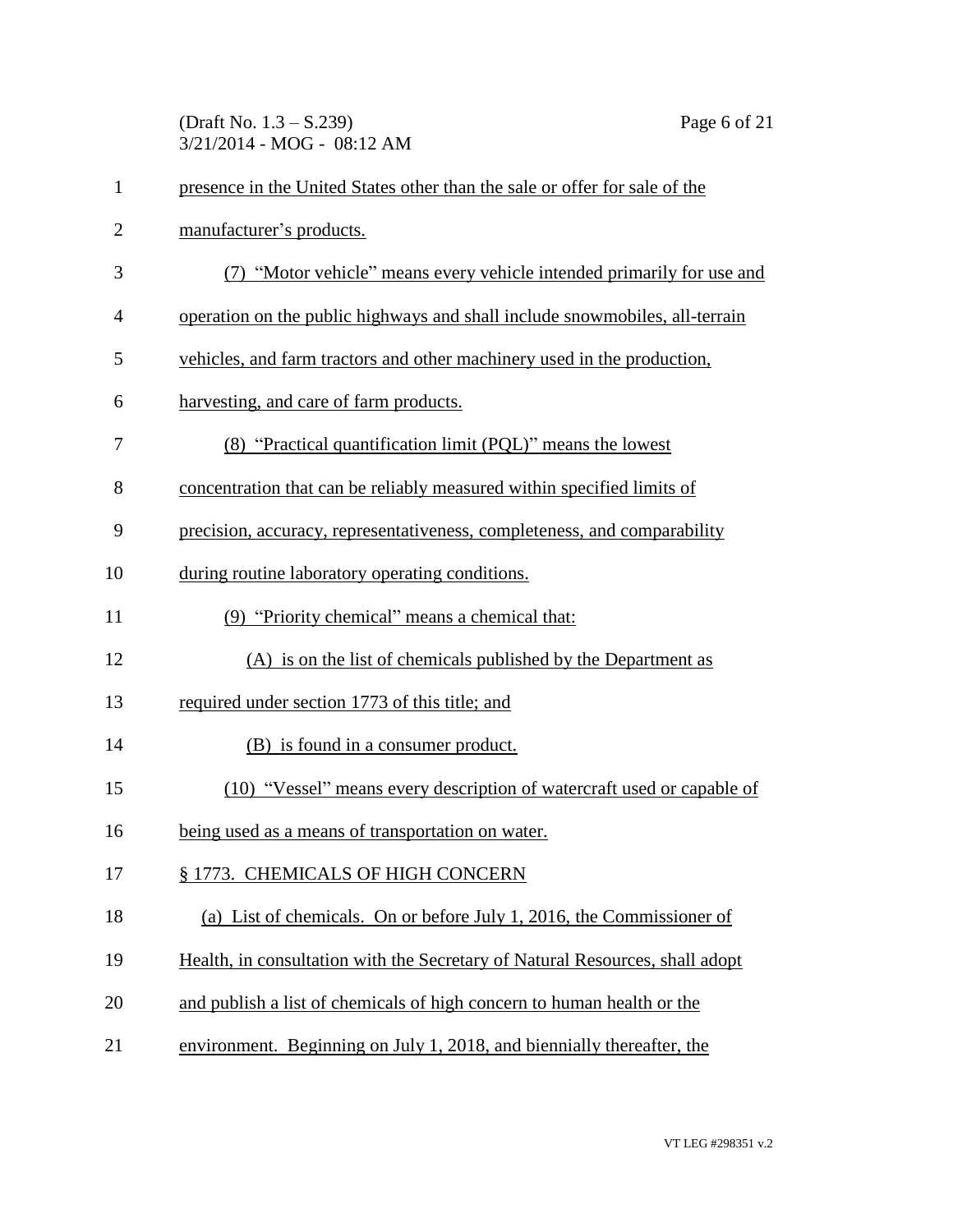(Draft No. 1.3 – S.239) Page 7 of 21 3/21/2014 - MOG - 08:12 AM

| $\mathbf{1}$ | Commissioner of Health shall review, revise, and reissue the list of chemicals     |
|--------------|------------------------------------------------------------------------------------|
| 2            | of high concern to human health or the environment.                                |
| 3            | (b) Criteria. The Commissioner of Health shall designate a chemical as a           |
| 4            | chemical of high concern if it is a chemical that meets, on the basis of credible  |
| 5            | scientific evidence, both of the following criteria in subdivisions (1) and (2) of |
| 6            | this subsection:                                                                   |
| 7            | (1) The chemical has been demonstrated to:                                         |
| 8            | (A) harm the normal development of a fetus or child or cause other                 |
| 9            | developmental toxicity;                                                            |
| 10           | (B) cause cancer, genetic damage, or reproductive harm;                            |
| 11           | (C) disrupt the endocrine system;                                                  |
| 12           | (D) damage the nervous system, immune system, or organs or cause                   |
| 13           | other systemic toxicity; or                                                        |
| 14           | (E) be persistent and bioaccumulative.                                             |
| 15           | (2) The chemical has been found through:                                           |
| 16           | (A) biomonitoring to be present in human blood, umbilical cord                     |
| 17           | blood, breast milk, urine, or other bodily tissues or fluids;                      |
| 18           | (B) sampling and analysis to be present in household dust, indoor air,             |
| 19           | drinking water, or elsewhere in the home environment; or                           |
| 20           | (C) monitoring to be present in fish, wildlife, or the natural                     |
| 21           | environment.                                                                       |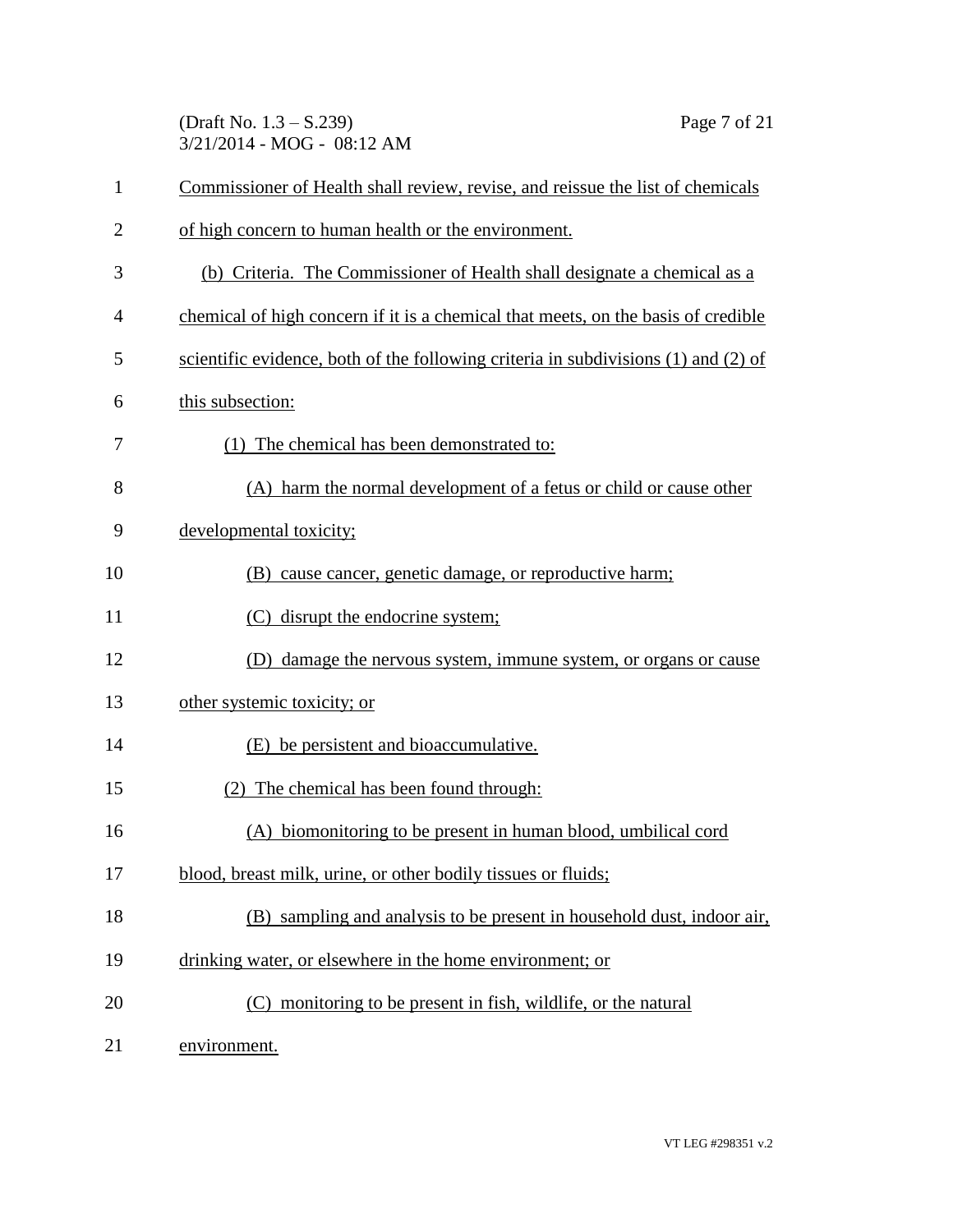(Draft No. 1.3 – S.239) Page 8 of 21 3/21/2014 - MOG - 08:12 AM

| $\mathbf{1}$   | (c) Resources for consideration. In determining the list of chemicals of         |
|----------------|----------------------------------------------------------------------------------|
| $\overline{2}$ | concern, the Commissioner of Health may consider designations made by other      |
| 3              | states, the federal government, other countries, or other governmental agencies. |
| $\overline{4}$ | (d) Publication of list. On or before July 1, 2016, the list of chemicals of     |
| 5              | concern shall be posted on the Department of Health website.                     |
| 6              | (e) PQL value. A PQL value established under this chapter for individual         |
| 7              | chemicals shall depend on the analytical method used for each chemical. The      |
| 8              | PQL value shall be based on scientifically defensible, standard analytical       |
| 9              | methods as advised by guidance published by the Department.                      |
| 10             | § 1774. CHEMICALS OF HIGH CONCERN WORKING GROUP                                  |
| 11             | (a) Creation. A Chemicals of High Concern Working Group (Working                 |
| 12             | Group) is created for the purpose of advising the Commissioner of Health         |
| 13             | regarding implementation of the requirements of this chapter.                    |
| 14             | (b) Membership.                                                                  |
| 15             | (1) The Working Group shall be composed of the following members                 |
| 16             | who, except for ex officio members, shall be appointed by the Governor after     |
| 17             | consultation with the Commissioner of Health:                                    |
| 18             | (A) the Commissioner of Health or designee, who shall be the chair               |
| 19             | of the Working Group;                                                            |
| 20             | (B) the Commissioner of Environmental Conservation or designee;                  |
| 21             | (C) the State toxicologist or designee;                                          |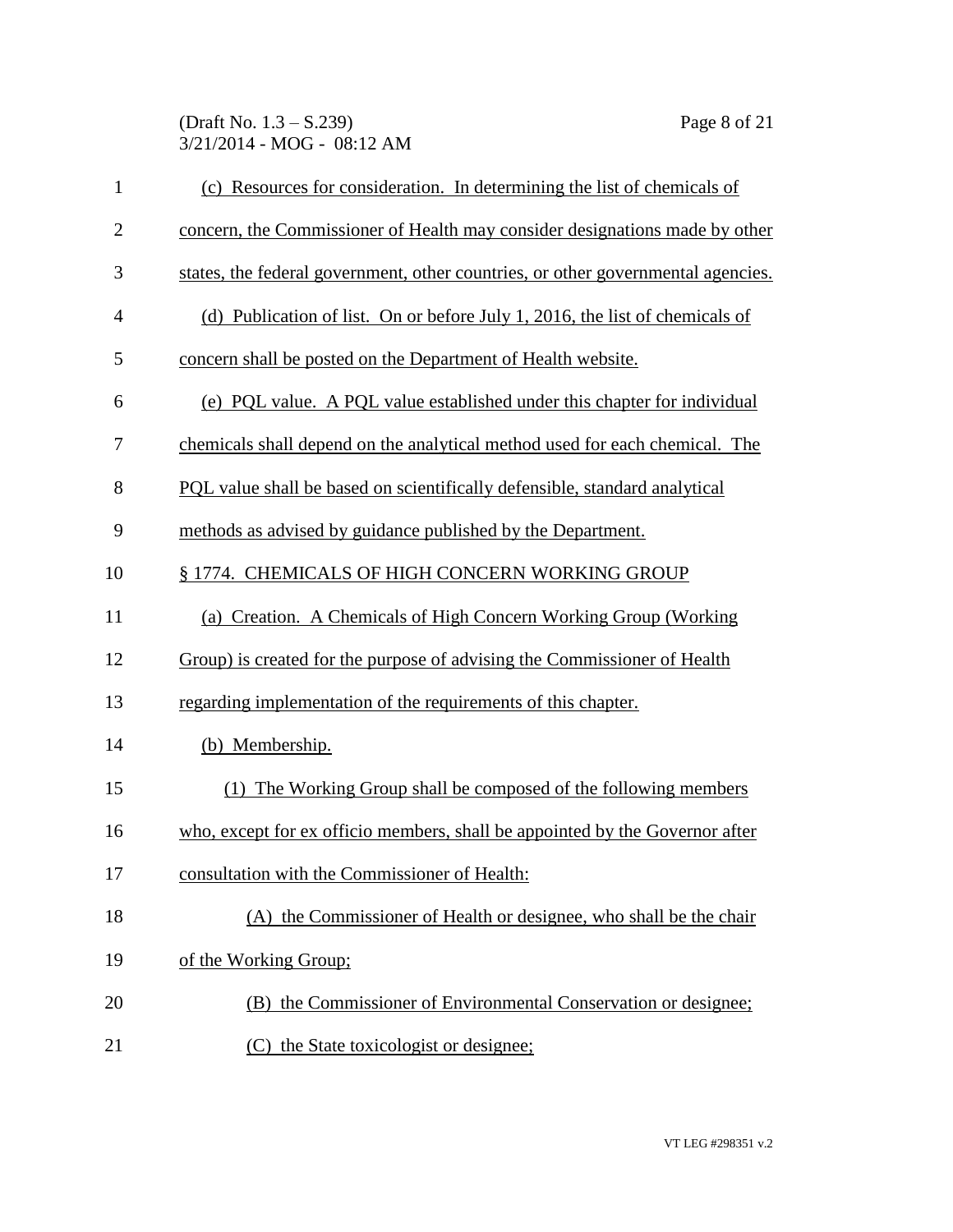(Draft No. 1.3 – S.239) Page 9 of 21 3/21/2014 - MOG - 08:12 AM

| $\mathbf{1}$   | (D) a representative of a public interest group in the State with              |
|----------------|--------------------------------------------------------------------------------|
| $\overline{c}$ | experience in advocating for the regulation of toxic substances;               |
| 3              | (E) a representative of an organization within the State with expertise        |
| 4              | in issues related to the health of children or pregnant women;                 |
| 5              | (F) two representatives of businesses in the State that use chemicals          |
| 6              | in a manufacturing or production process; and                                  |
| 7              | (G) a scientist with expertise in the toxicity of chemicals.                   |
| 8              | $(2)(A)$ In addition to the members of the Working Group appointed             |
| 9              | under subdivision (1) of this subsection, the Governor may appoint up to three |
| 10             | additional, adjunct members for purposes of:                                   |
| 11             | (i) reviewing whether a specific chemical should be listed as a                |
| 12             | chemical of high concern; or                                                   |
| 13             | (ii) recommending the regulation of the sale or distribution of a              |
| 14             | consumer product containing a priority chemical.                               |
| 15             | (B) An adjunct member appointed under this subdivision (2) shall               |
| 16             | have expertise or knowledge of the chemical or consumer product under          |
| 17             | review or shall have expertise or knowledge in the potential health effects of |
| 18             | the chemical at issue.                                                         |
| 19             | (C) Adjunct members appointed under this subdivision (2) shall have            |
| 20             | the same authority and powers as a member of the Working Group appointed       |
| 21             | under subdivision (1) of this subsection (b), provided that such authority and |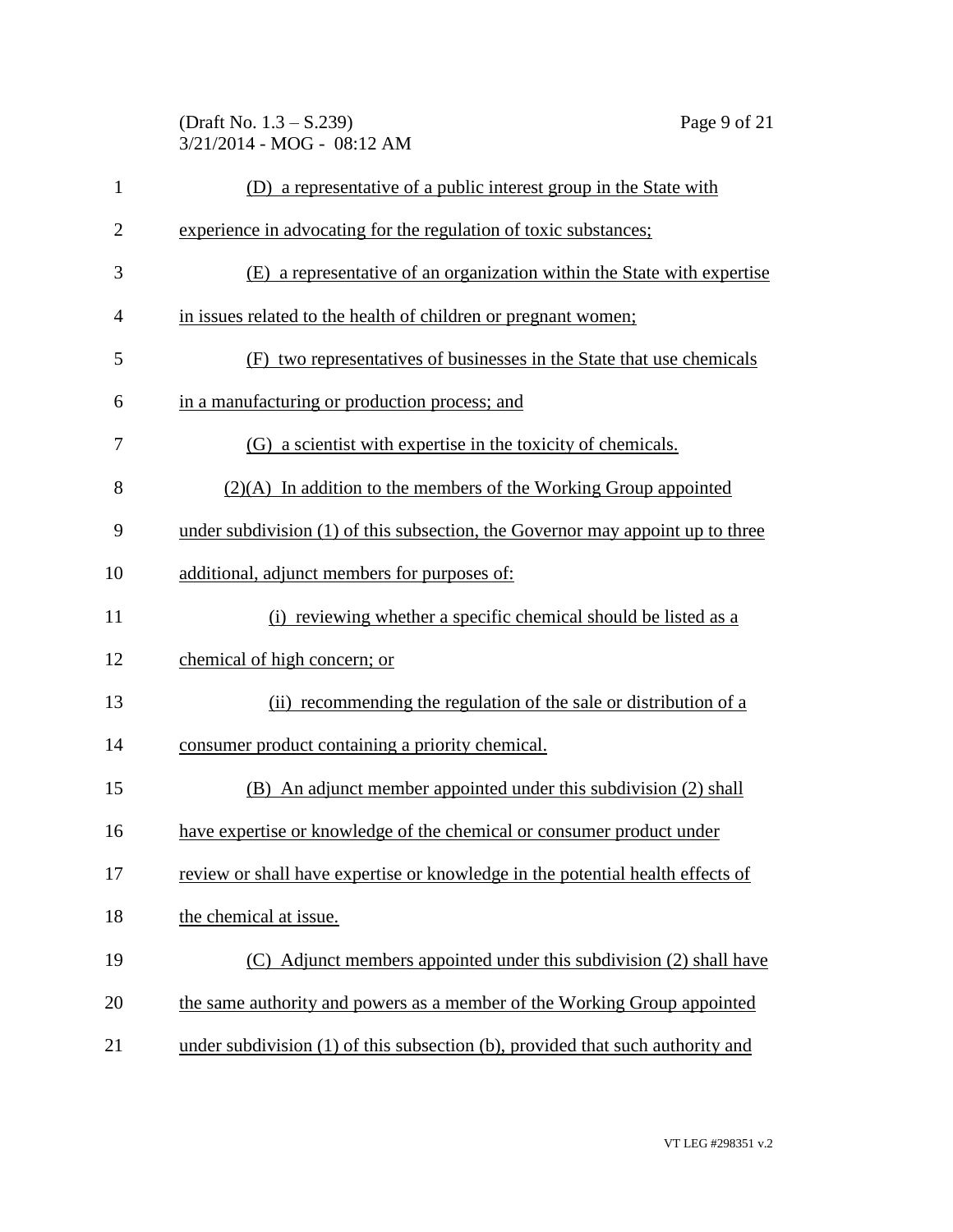(Draft No. 1.3 – S.239) Page 10 of 21 3/21/2014 - MOG - 08:12 AM

| $\mathbf{1}$   | power is limited to review of the specific chemical or consumer product for  |
|----------------|------------------------------------------------------------------------------|
| $\overline{2}$ | which the adjunct member has expertise.                                      |
| 3              | (3) The members of the Working Group appointed under subdivision (1)         |
| $\overline{4}$ | of this subsection shall serve staggered three-year terms. The Governor may  |
| 5              | remove members of the Working Group who fail to attend three consecutive     |
| 6              | meetings and may appoint replacements. The Governor may reappoint            |
| 7              | members to serve more than one term.                                         |
| 8              | (c) Powers and duties. The Working Group shall:                              |
| 9              | (1) upon the request of the Chair of the Working Group, review               |
| 10             | proposed chemicals for listing as a chemical of high concern under section   |
| 11             | 1773 of this title; and                                                      |
| 12             | (2) recommend whether the Department of Health should adopt a rule           |
| 13             | under section 1776 of this title to regulate the sale or distribution of a   |
| 14             | consumer product containing a priority chemical.                             |
| 15             | (d) Commissioner of Health recommendation; assistance.                       |
| 16             | (1) Beginning on July 1, 2017, and biennially thereafter, the                |
| 17             | Commissioner of Health shall recommend at least two priority chemicals in    |
| 18             | consumer products for review by the Working Group. The Commissioner's        |
| 19             | recommendations shall be based on the degree of human health risks, exposure |
| 20             | pathways, and impact on sensitive populations presented by a priority        |
| 21             | chemical.                                                                    |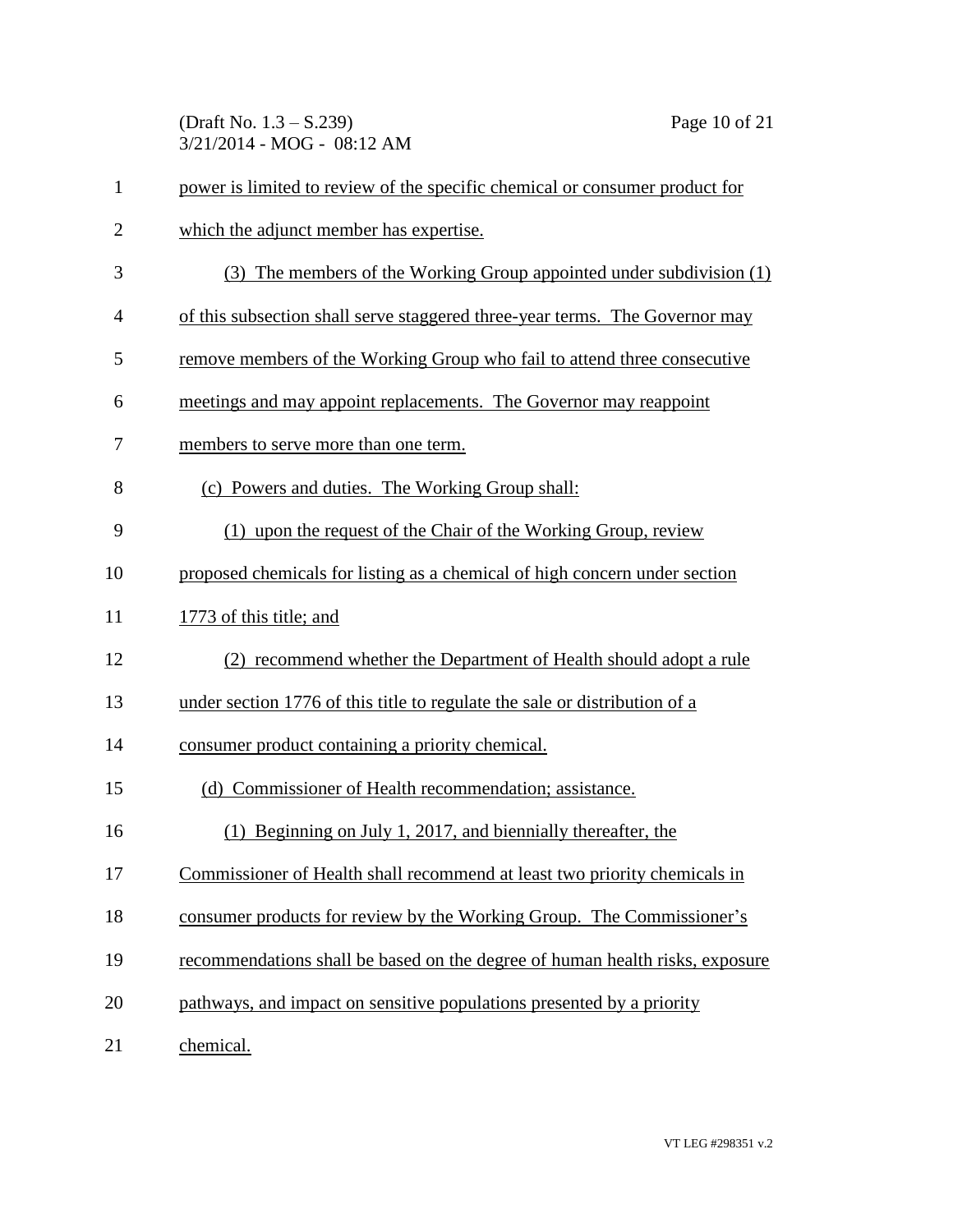(Draft No. 1.3 – S.239) Page 11 of 21 3/21/2014 - MOG - 08:12 AM

| $\mathbf{1}$   | (2) The Working Group shall have the administrative, technical, and            |
|----------------|--------------------------------------------------------------------------------|
| $\overline{2}$ | legal assistance of the Department of Health.                                  |
| 3              | (e) Meetings.                                                                  |
| 4              | (1) The Chair of the Working Group may convene the Working Group               |
| 5              | at any time, but no less frequently than at least once every other year.       |
| 6              | (2) A majority of the members of the Working Group, including adjunct          |
| 7              | members when appointed, shall constitute a quorum, and all action shall be     |
| 8              | taken upon a majority vote of the members present and voting.                  |
| 9              | (f) Reimbursement. Members of the Working Group, including adjunct             |
| 10             | members, whose participation is not supported through their employment or      |
| 11             | association shall receive per diem compensation pursuant to 32 V.S.A. § 1010   |
| 12             | and reimbursement of travel expenses. A per diem authorized by this section    |
| 13             | shall be paid from the budget of the Department of Health.                     |
| 14             | § 1775. DISCLOSURE OF INFORMATION ON CHEMICALS OF                              |
| 15             | <b>HIGH CONCERN</b>                                                            |
| 16             | (a) No later than one year after a chemical is placed on the list of chemicals |
| 17             | of high concern under section 1773 of this title, and biennially thereafter, a |
| 18             | manufacturer of a consumer product shall submit to the Department the notice   |
| 19             | described in subsection (b) of this section if a chemical of high concern is:  |
| 20             | (1) added to a consumer product at a level above the PQL produced by           |
| 21             | the manufacturer; or                                                           |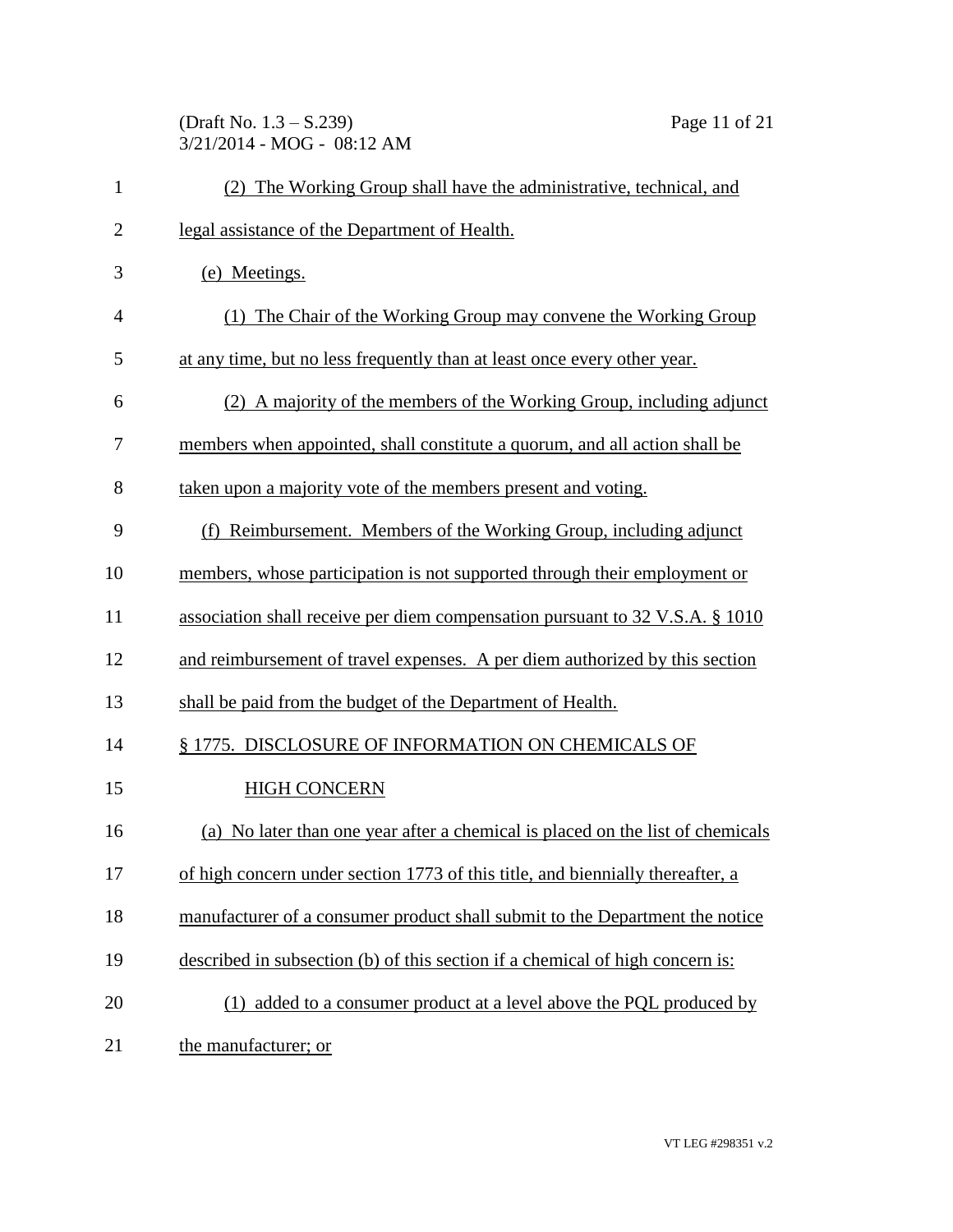(Draft No. 1.3 – S.239) Page 12 of 21 3/21/2014 - MOG - 08:12 AM

| $\mathbf{1}$   | (2) present in a consumer product produced by the manufacturer as a             |
|----------------|---------------------------------------------------------------------------------|
| $\overline{2}$ | contaminant at a concentration of 100 parts per million or greater.             |
| 3              | (b) The Commissioner shall specify the format for submission of the notice      |
| $\overline{4}$ | required by subsection (a) of this section, provided that the required format   |
| 5              | shall be generally consistent with the format for submission of notice in other |
| 6              | states with requirements substantially similar to the requirements of this      |
| 7              | section. Any notice submitted under subsection (a) shall contain the following  |
| 8              | information:                                                                    |
| 9              | (1) the name of the chemical used or produced and its chemical abstracts        |
| 10             | service registry number;                                                        |
| 11             | (2) a description of the product or product component containing the            |
| 12             | substance;                                                                      |
| 13             | (3) the amount of the chemical used in each unit of the product or              |
| 14             | product component;                                                              |
| 15             | (4) the name and address of the manufacturer of the consumer product            |
| 16             | and the name, address, and telephone number of a contact person for the         |
| 17             | manufacturer;                                                                   |
| 18             | (5) any other information the manufacturer deems relevant to the                |
| 19             | appropriate use of the product; and                                             |
| 20             | (6) any other information required by the Commissioner under rules              |
| 21             | adopted pursuant to 3 V.S.A. chapter 25.                                        |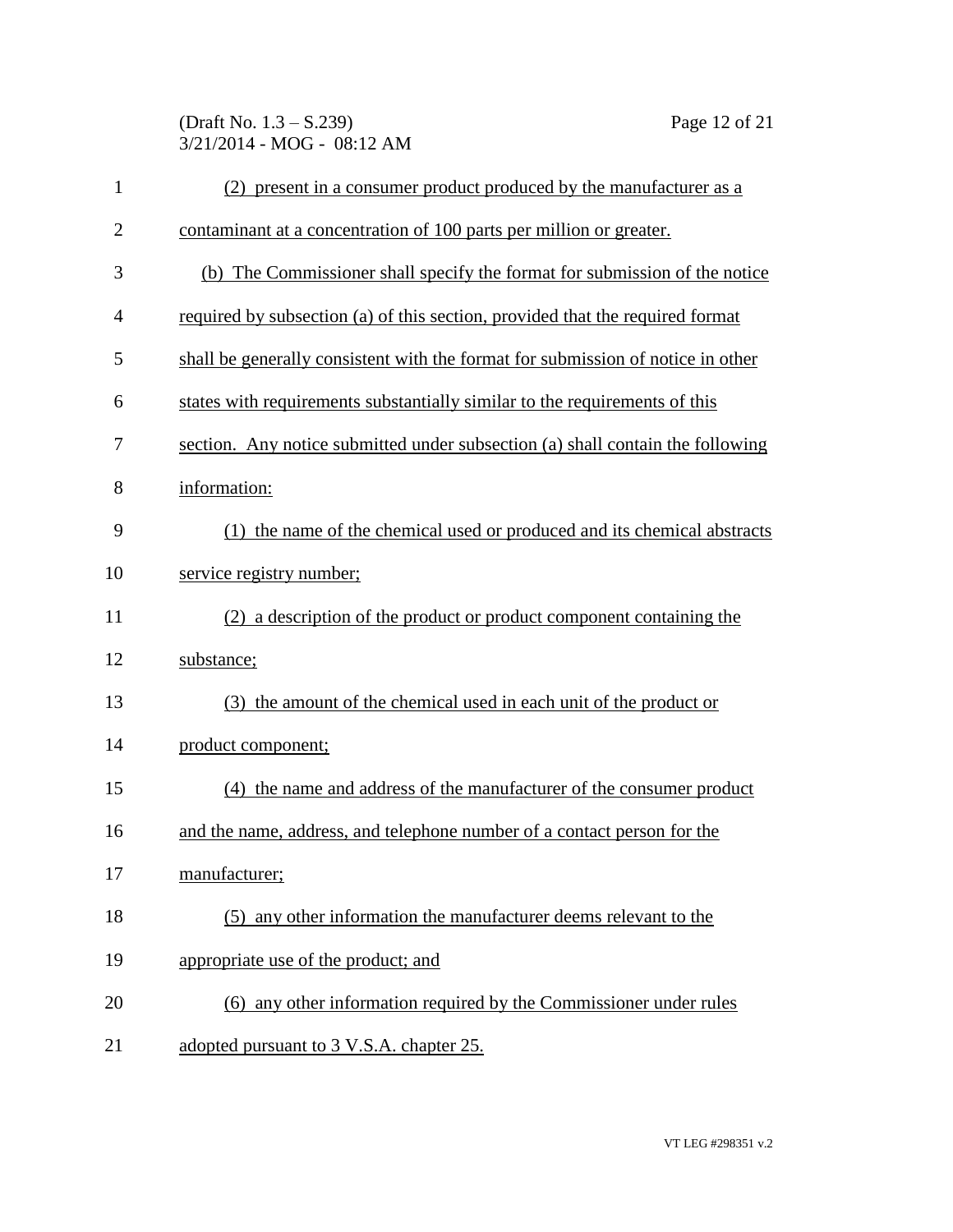(Draft No. 1.3 – S.239) Page 13 of 21 3/21/2014 - MOG - 08:12 AM

| $\mathbf{1}$   | $(c)(1)$ In order for the Department to obtain the information required in the      |
|----------------|-------------------------------------------------------------------------------------|
| $\overline{2}$ | notice described in subsection (b) of this section, the Department may enter        |
| 3              | into reciprocal data-sharing agreements with other states in which a                |
| $\overline{4}$ | manufacturer of consumer products is also required to disclose information          |
| 5              | related to chemicals of concern in consumer products. The Department shall          |
| 6              | not disclose trade secret information, confidential business information, or        |
| 7              | other information designated as confidential by law under a reciprocal              |
| 8              | data-sharing agreement.                                                             |
| 9              | (2) The Commissioner may waive reporting requirements under this                    |
| 10             | section if a manufacturer submitted the information required by this section to     |
| 11             | a state with which the Department has entered a reciprocal data-sharing             |
| 12             | agreement.                                                                          |
| 13             | (d) A manufacturer who submitted the notice required by subsection (a) of           |
| 14             | this section may at any time submit to the Department notice that a chemical of     |
| 15             | high concern has been removed from the manufacturer's consumer product or           |
| 16             | that the manufacturer no longer sells, offers for sale, or distributes in the State |
| 17             | the consumer product containing the chemical of high concern.                       |
| 18             | (e) A manufacturer required under this section to provide information on its        |
| 19             | use of a chemical of high concern shall, within 30 days of receipt of an invoice    |
| 20             | from the Department, pay a fee not to exceed \$2,000.00 per chemical included       |
| 21             | on the list of chemicals of high concern. A fee submitted under this subsection     |
| 22             | shall be submitted only with the first submission of notice required under this     |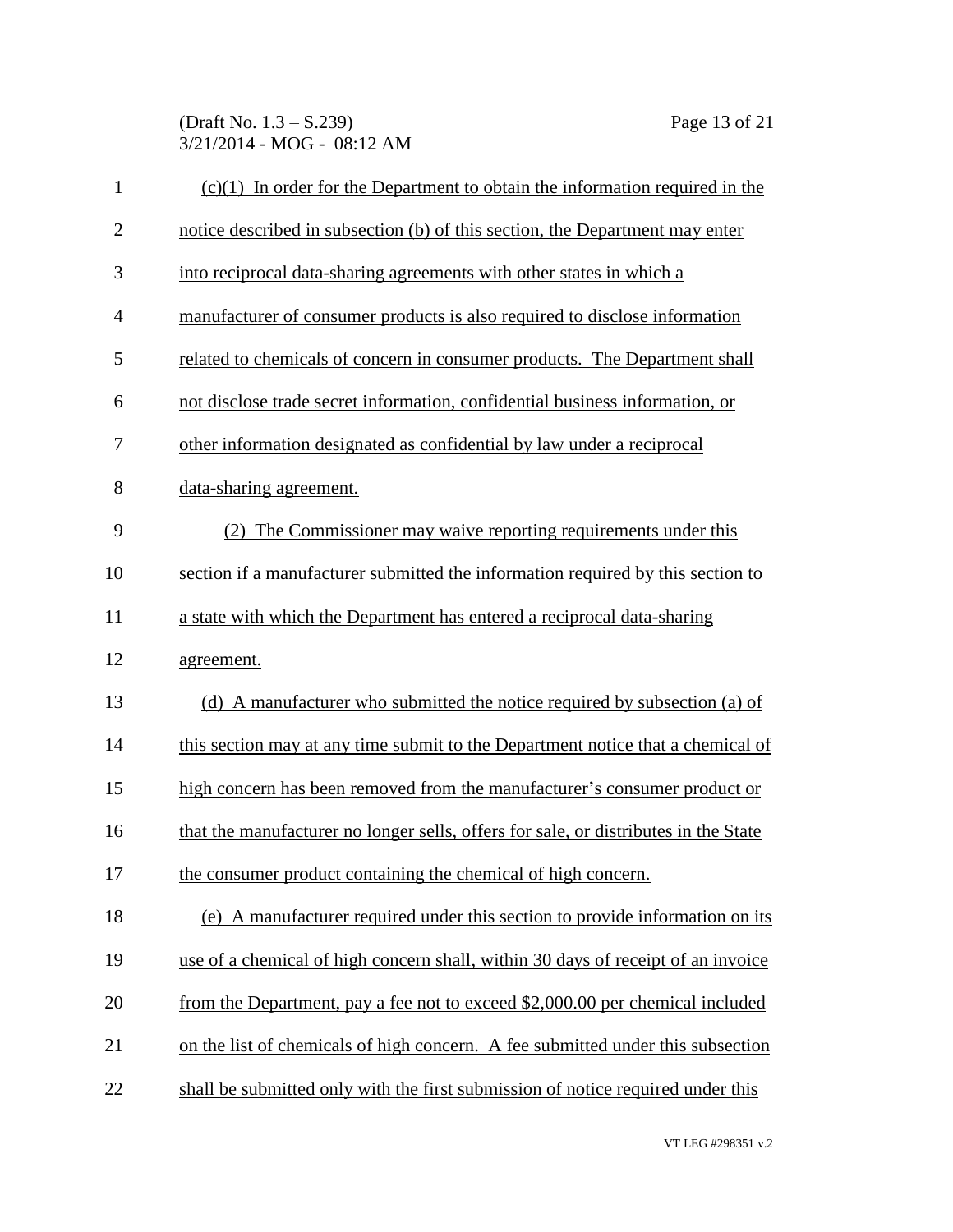(Draft No. 1.3 – S.239) Page 14 of 21 3/21/2014 - MOG - 08:12 AM

| $\mathbf{1}$   | section, and shall not be required for each required subsequent biennial notice.  |  |  |  |
|----------------|-----------------------------------------------------------------------------------|--|--|--|
| $\overline{2}$ | Fees collected under this subsection shall be deposited in the Chemicals of       |  |  |  |
| 3              | High Concern Fund for the purposes of that Fund.                                  |  |  |  |
| $\overline{4}$ | § 1776. PRIORITY CHEMICALS; PROHIBITION OF SALE;                                  |  |  |  |
| 5              | DEPARTMENT OF HEALTH RULEMAKING                                                   |  |  |  |
| 6              | $(a)(1)$ Upon receipt of a recommendation from the Chemicals of High              |  |  |  |
| 7              | Concern Working Group under subdivision 1774(c)(2) of this title, the             |  |  |  |
| 8              | Commissioner may adopt a rule to regulate the sale or distribution of a           |  |  |  |
| 9              | consumer product containing a priority chemical when, based on the weight of      |  |  |  |
| 10             | available, scientific studies, the toxicity of the priority chemical in the       |  |  |  |
| 11             | consumer product and its potential exposure pathways in the product pose a        |  |  |  |
| 12             | public health risk as that term is defined in $18 \text{ V.S.A.}$ \$ $2(12)$ .    |  |  |  |
| 13             | (2) A rule adopted under this section may:                                        |  |  |  |
| 14             | (A) prohibit the consumer product containing the priority chemical                |  |  |  |
| 15             | from sale, offer for sale, or distribution in the State; or                       |  |  |  |
| 16             | (B) require that the consumer product containing the priority                     |  |  |  |
| 17             | chemical be labeled prior to sale, offer for sale, or distribution in the State.  |  |  |  |
| 18             | (b) In adopting a rule under this section that prohibits the sale, offer for      |  |  |  |
| 19             | sale, or distribution in the State of a consumer product that contains a priority |  |  |  |
| 20             | chemical, the Commissioner may:                                                   |  |  |  |
| 21             | (1) consider whether a safer alternative to the priority chemical exists; or      |  |  |  |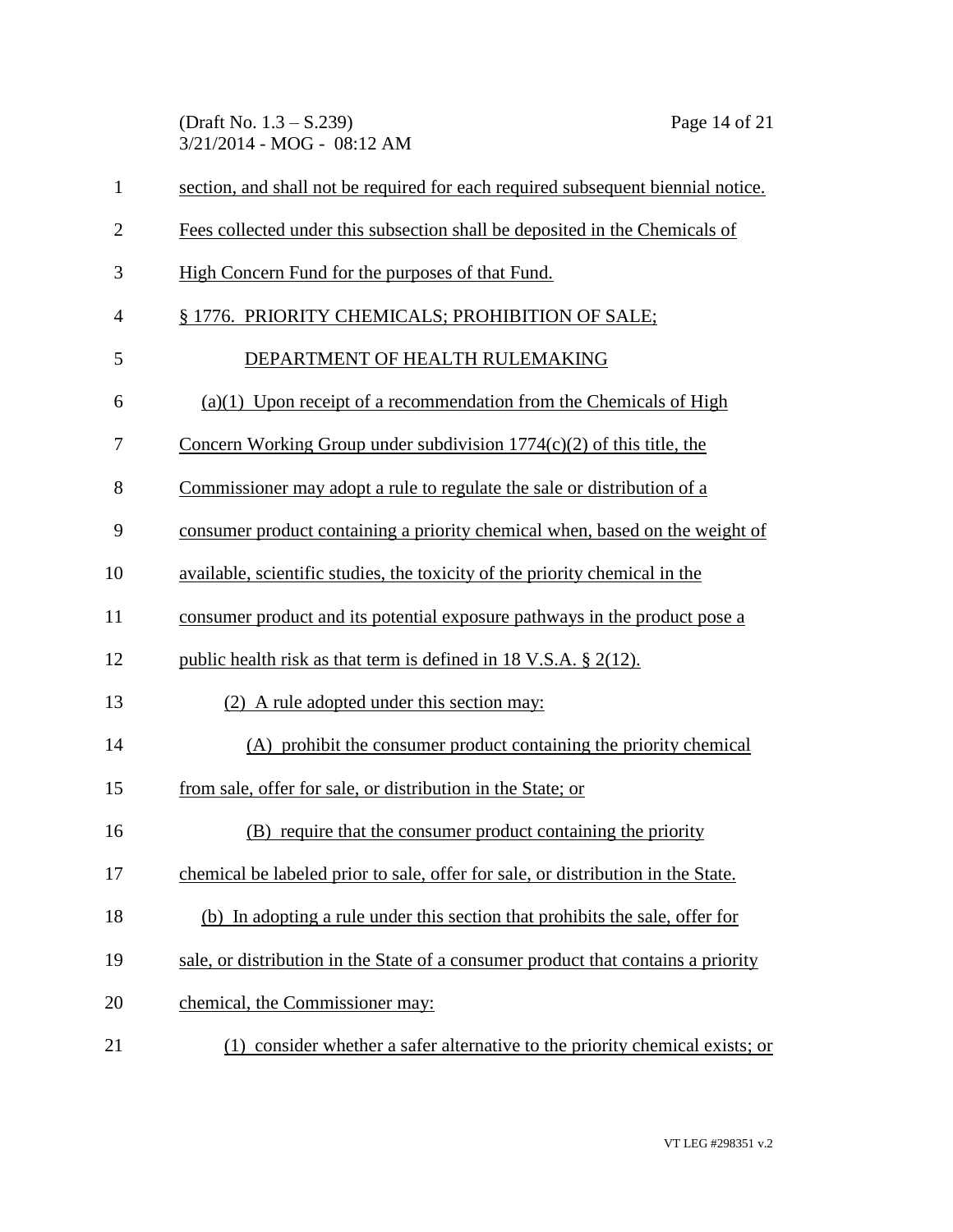(Draft No. 1.3 – S.239) Page 15 of 21 3/21/2014 - MOG - 08:12 AM

| $\mathbf{1}$   | (2) exempt from regulation a consumer product containing a priority               |
|----------------|-----------------------------------------------------------------------------------|
| $\overline{2}$ | chemical if the manufacturer of the consumer product is implementing a            |
| 3              | comprehensive chemical management strategy designed to eliminate harmful          |
| $\overline{4}$ | substances or chemicals from the manufacturing process.                           |
| 5              | $(c)(1)$ In any rule adopted under this section, the Commissioner shall adopt     |
| 6              | reasonable time frames for manufacturers, distributors, and retailers to comply   |
| 7              | with the requirements of the rules. No prohibition on sale or manufacture of a    |
| 8              | consumer product in the State shall take effect sooner than two years after the   |
| 9              | adoption of a rule adopted under this subsection unless the Commissioner          |
| 10             | determines that an earlier effective date is required to protect human health and |
| 11             | the new effective date is established by rule.                                    |
| 12             | (2) On or before July 1, 2017, the Commissioner of Health shall adopt             |
| 13             | by rule the process and procedure to be required when the Commissioner of         |
| 14             | Health adopts a rule under subsection (a) of this section. The rule shall         |
| 15             | provide:                                                                          |
| 16             | (A) criteria for evaluation of priority chemicals in a consumer                   |
| 17             | product, including criteria for whether the consumer product should be            |
| 18             | prohibited from sale, subject to labeling, or subject to no regulation;           |
| 19             | (B) requirements or time frames for phasing out the sale or                       |
| 20             | distribution of a consumer product containing a priority chemical, including      |
| 21             | whether retailers selling the consumer product shall be afforded an inventory     |
| 22             | exception;                                                                        |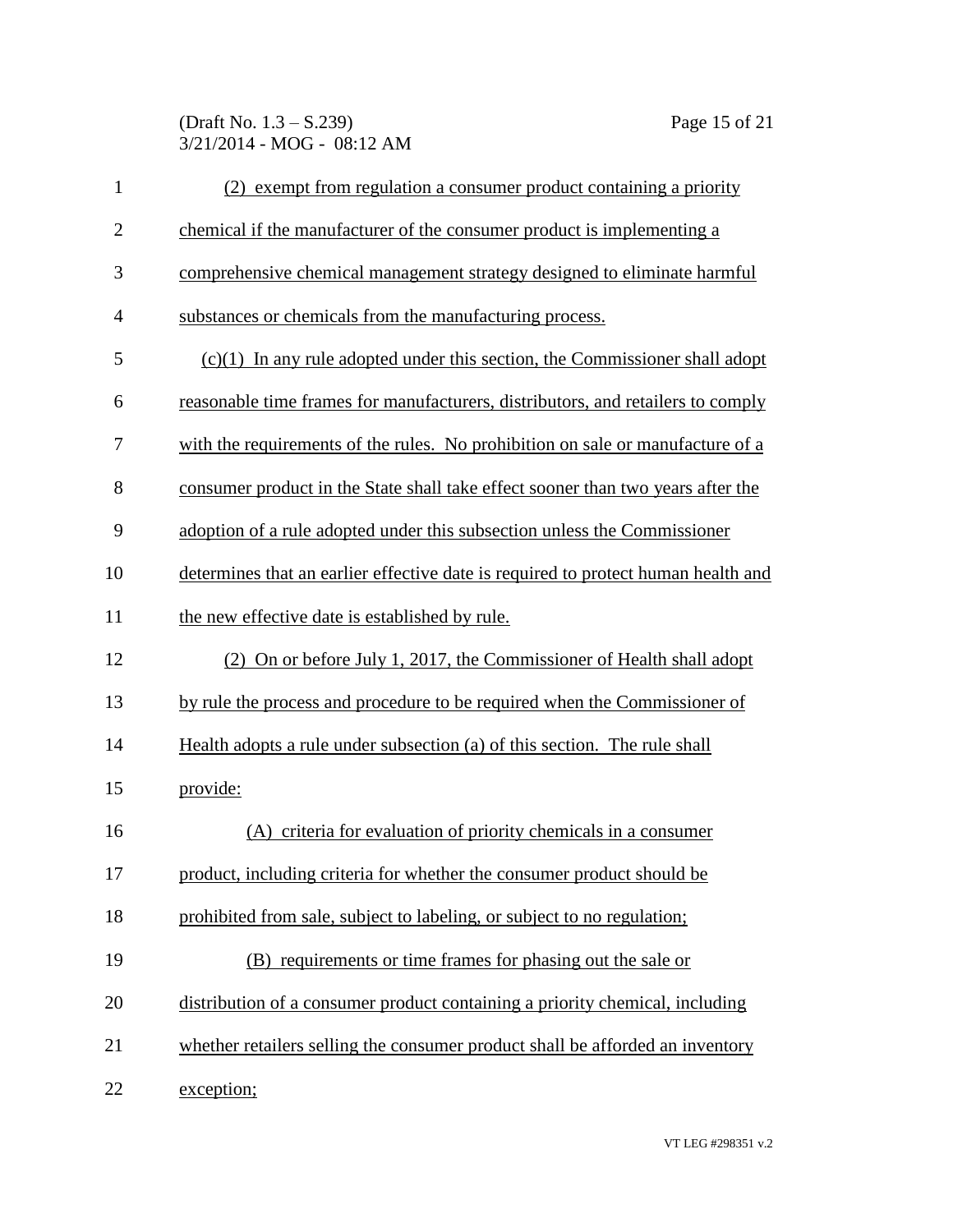(Draft No. 1.3 – S.239) Page 16 of 21 3/21/2014 - MOG - 08:12 AM

| $\mathbf{1}$   | (C) requirements or time frames afforded to a manufacturer to                    |
|----------------|----------------------------------------------------------------------------------|
| $\overline{2}$ | replace a priority chemical in a consumer product; and                           |
| 3              | (D) other criteria, requirements, time frames, processes, or                     |
| 4              | procedures that the Commissioner determines are necessary for                    |
| 5              | implementation of rulemaking under subsection (a) of this section.               |
| 6              | (d) In addition to the public participation requirements of $3 \text{ V.S.A.}$   |
| 7              | chapter 25 and prior to submitting a rule authorized under this section to the   |
| 8              | Secretary of State under 3 V.S.A. § 838, the Commissioner shall make             |
| 9              | reasonable efforts to consult with interested parties within the State regarding |
| 10             | any proposed prohibition of a priority chemical. The Commissioner may            |
| 11             | satisfy the consultation requirement of this section through the use of one or   |
| 12             | more workshops, focused work groups, dockets, meetings, or other forms of        |
| 13             | communication.                                                                   |
| 14             | § 1777. EXEMPTIONS                                                               |
| 15             | The requirements and prohibitions of this chapter shall not apply to a           |
| 16             | consumer product:                                                                |
| 17             | (1) that is an electronic device, a motor vehicle, an aircraft, or a vessel;     |
| 18             | (2) in which the chemical of high concern is present solely within the           |
| 19             | internal components of the device, motor vehicle, aircraft, or vessel; and       |
| 20             | (3) the internal components of which are encased in a housing,                   |
| 21             | compartment, or panel or are otherwise inaccessible to a consumer using the      |
| 22             | product as intended.                                                             |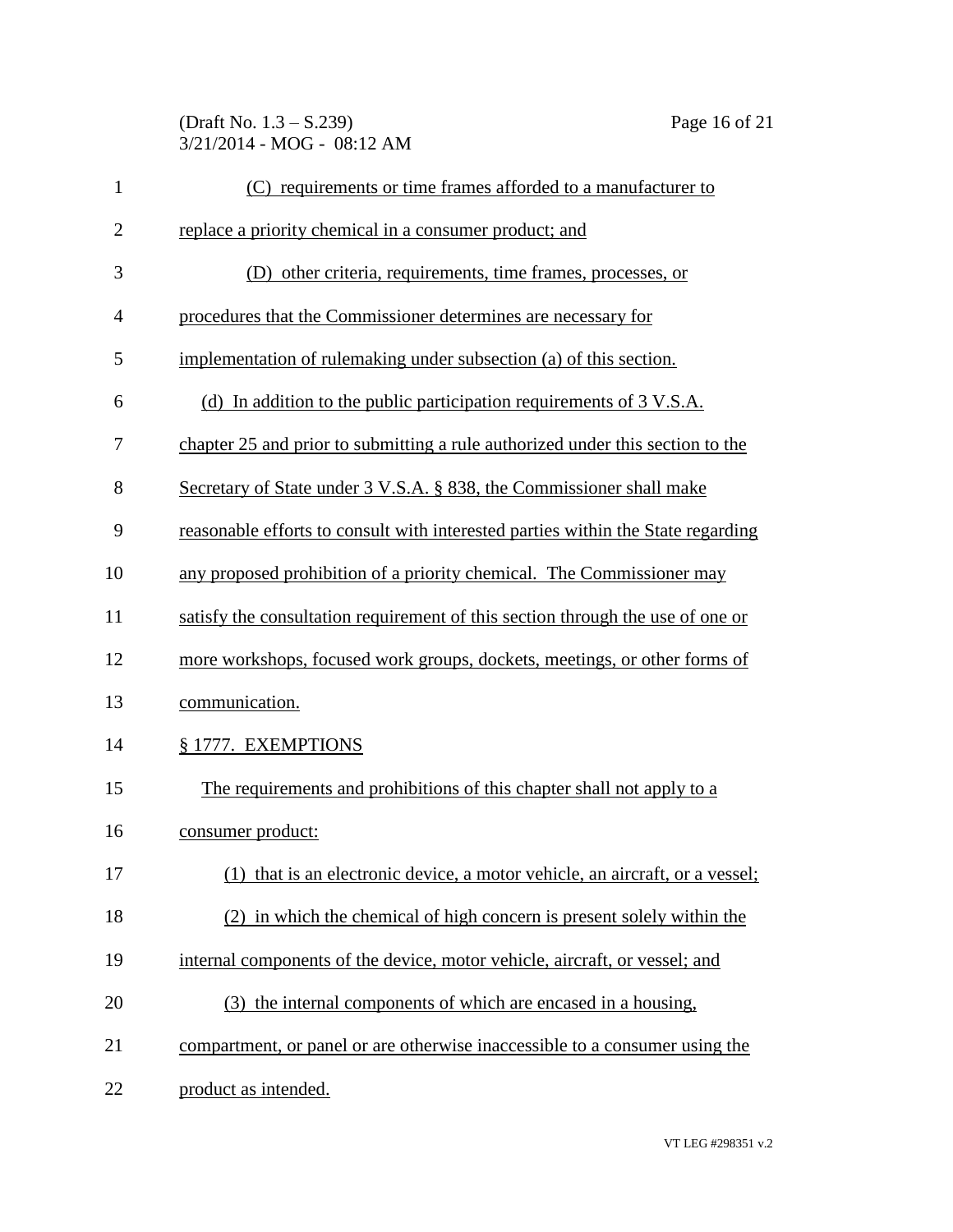(Draft No. 1.3 – S.239) Page 17 of 21 3/21/2014 - MOG - 08:12 AM

| $\mathbf{1}$   | § 1778. CHEMICALS OF HIGH CONCERN FUND                                                   |
|----------------|------------------------------------------------------------------------------------------|
| $\overline{2}$ | (a) The Chemicals of High Concern Fund is established in the State                       |
| 3              | Treasury, separate and distinct from the General Fund, to be administered by             |
| $\overline{4}$ | the Commissioner of Health. Interest earned by the Fund shall be credited to             |
| 5              | the Fund. Monies in the Fund shall be made available to the Department of                |
| 6              | Health and the Agency of Natural Resources to pay costs incurred in                      |
| 7              | administration of the requirements of this chapter.                                      |
| 8              | (b) The Chemicals of High Concern Fund shall consist of:                                 |
| 9              | (1) fees and charges collected under section 1775 of this chapter;                       |
| 10             | (2) private gifts, bequests, grants, or donations made to the State from                 |
| 11             | any public or private source for the purposes for which the Fund was                     |
| 12             | established; and                                                                         |
| 13             | (3) such sums as may be appropriated by the General Assembly.                            |
| 14             | § 1779. CONFIDENTIALITY                                                                  |
| 15             | Information submitted to or acquired by the Department or the Chemicals of               |
| 16             | High Concern Working Group under this chapter may be subject to public                   |
| 17             | inspection or copying or may be published on the Department website,                     |
| 18             | provided that trade secret information and confidential business information             |
| 19             | shall be exempt from public inspection and copying under $1 \text{ V.S.A. } § 317(c)(9)$ |
| 20             | and information otherwise designated confidential by law shall be exempt from            |
| 21             | public inspection and copying under 1 V.S.A. $\S 317(c)(1)$ . It shall be the            |
| 22             | burden of the manufacturer to assert that information submitted under this               |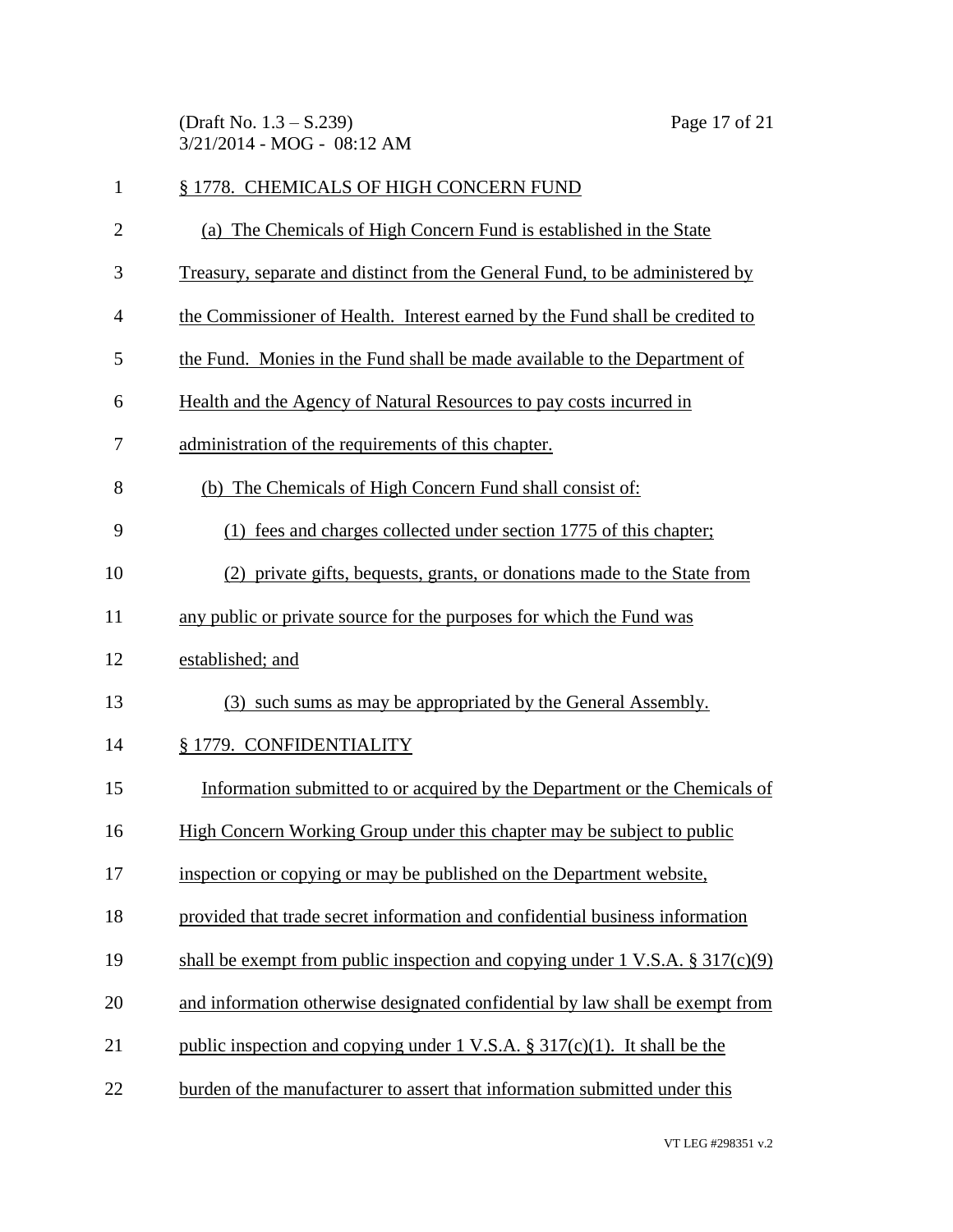(Draft No. 1.3 – S.239) Page 18 of 21 3/21/2014 - MOG - 08:12 AM

| $\mathbf{1}$   | chapter is a trade secret, confidential business information, or is otherwise     |
|----------------|-----------------------------------------------------------------------------------|
| $\overline{2}$ | designated confidential by law.                                                   |
| 3              | § 1780. VIOLATIONS; ENFORCEMENT                                                   |
| 4              | A violation of this chapter shall be considered a violation of the Consumer       |
| 5              | <u>Protection Act in 9 V.S.A. chapter 63. The Attorney General has the same</u>   |
| 6              | authority to make rules, conduct civil investigations, enter into assurances      |
| 7              | of discontinuance, and bring civil actions under 9 V.S.A. chapter 63,             |
| 8              | subchapter 1. Private parties shall not have a private right of action under this |
| 9              | chapter.                                                                          |
| 10             | Sec. 3. REPORT TO GENERAL ASSEMBLY; TOXIC CHEMICAL                                |
| 11             | <b>IDENTIFICATION</b>                                                             |
| 12             | (a) On or before January 15, 2015, and biennially thereafter, the                 |
| 13             | Commissioner of Health shall submit to the Senate Committee on Health and         |
| 14             | Welfare, the House Committee on Human Services, the House Committee on            |
| 15             | Ways and Means, the Senate Committee on Finance, and the Senate and House         |
| 16             | Committees on Appropriations, a report concerning implementation,                 |
| 17             | administration, and financing by the Department of Health of the toxic            |
| 18             | chemical identification requirements of 18 V.S.A. chapter 38A. The report         |
| 19             | shall include:                                                                    |
| 20             | (1) any updates to the list of chemicals of high concern required under           |
| 21             | 18 V.S.A. § 1773;                                                                 |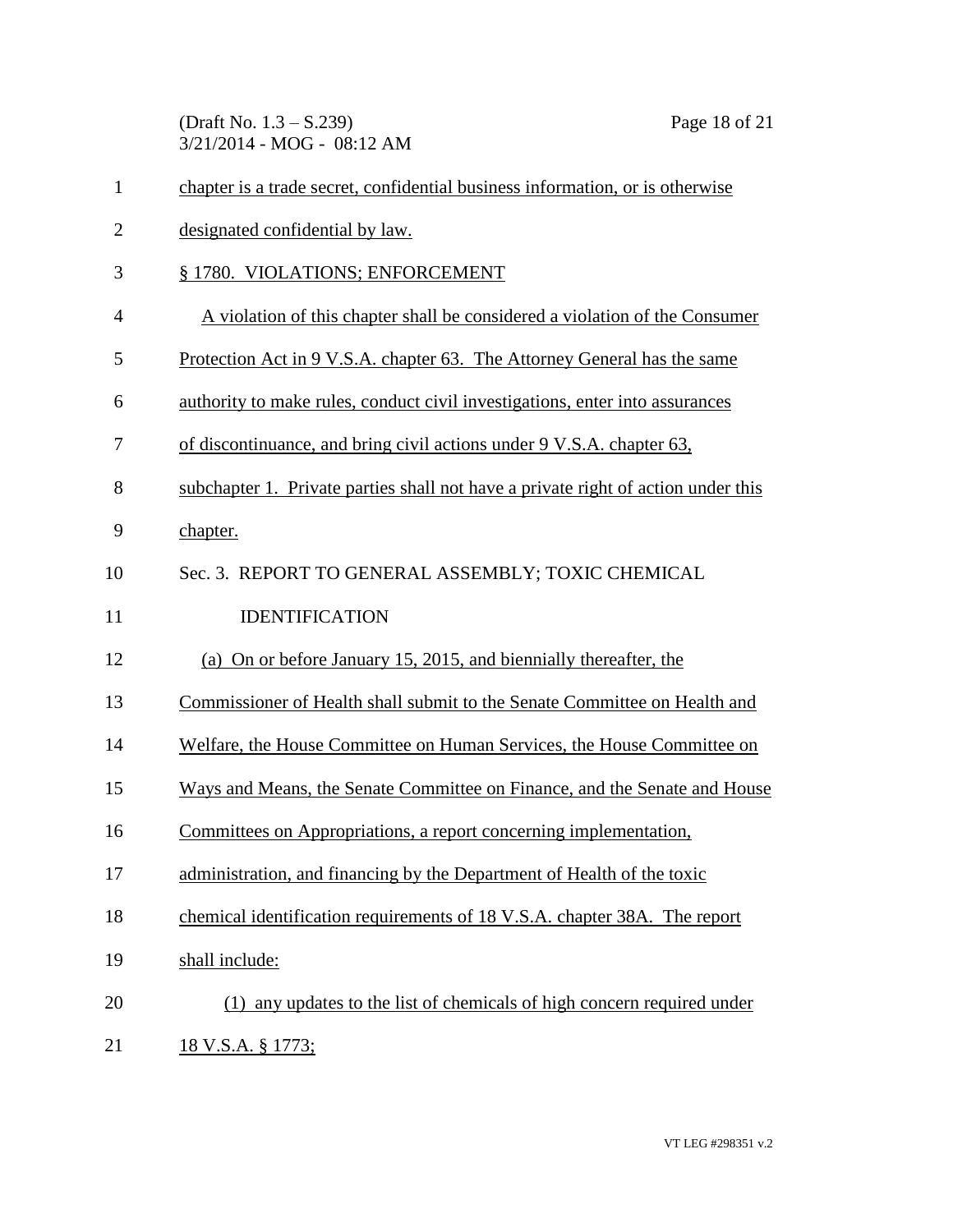(Draft No. 1.3 – S.239) Page 19 of 21 3/21/2014 - MOG - 08:12 AM

| $\mathbf{1}$   | (2) the number of manufacturers providing notice under 18 V.S.A.                |
|----------------|---------------------------------------------------------------------------------|
| $\overline{2}$ | § 1775 regarding whether a consumer product includes a chemical of high         |
| 3              | concern;                                                                        |
| $\overline{4}$ | (3) the number of priority chemicals in consumer products identified or         |
| 5              | regulated by the Department of Health under 18 V.S.A. § 1776;                   |
| 6              | (4) an estimate of the annual cost to the Department of Health to               |
| 7              | implement the toxic chemical identification program;                            |
| 8              | (5) the number of Department of Health employees needed to                      |
| 9              | implement the toxic chemical identification program;                            |
| 10             | (6) an estimate of additional funding that the Department may require to        |
| 11             | implement the toxic chemical identification program; and                        |
| 12             | (7) a recommendation of how the State should collaborate with other             |
| 13             | states in implementing the requirements of the toxic chemical identification    |
| 14             | program.                                                                        |
| 15             | (b) As part of the report submitted on or before January 15, 2015, the          |
| 16             | Commissioner of Health shall recommend a process or method of informing         |
| 17             | consumers in the State of the presence of a priority chemical in a consumer     |
| 18             | product. A recommendation under this subsection may include recommended         |
| 19             | legislative changes, rulemaking, public notice requirements, or reference to    |
| 20             | other publicly available resources that identify priority chemicals in consumer |
| 21             | products.                                                                       |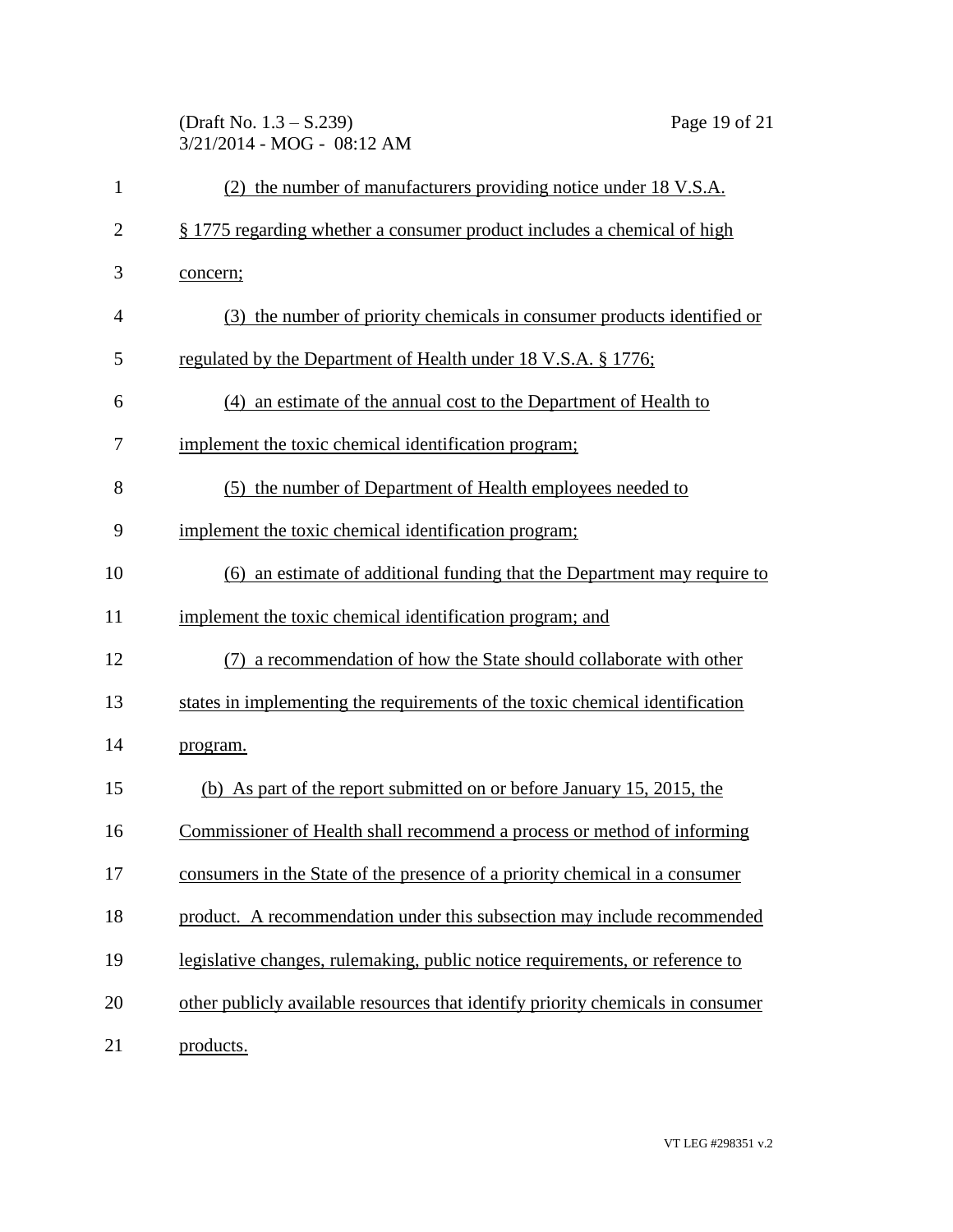(Draft No. 1.3 – S.239) Page 20 of 21 3/21/2014 - MOG - 08:12 AM

| $\mathbf{1}$   | Sec. 4. 18 V.S.A. § 1779 is amended to read                                         |
|----------------|-------------------------------------------------------------------------------------|
| $\overline{2}$ | § 1779. CONFIDENTIALITY                                                             |
| 3              | Information submitted to or acquired by the Department or the Chemicals of          |
| $\overline{4}$ | High Concern Working Group under this chapter may be subject to public              |
| 5              | inspection or copying or may be published on the Department website,                |
| 6              | provided that:                                                                      |
| 7              | (1) Information that is protected under the Uniform Trade Secrets Act,              |
| 8              | as codified under 9 V.S.A. chapter 143, trade secret information, and               |
| 9              | confidential business information shall be exempt from public inspection and        |
| 10             | copying under 1 V.S.A. $\S 317(c)(9)$ and information otherwise designated          |
| 11             | confidential by law shall be exempt from public inspection and copying under        |
| 12             | 1 V.S.A. § 317 $(c)(1)$ . It shall be the burden of the manufacturer to assert that |
| 13             | information submitted under this chapter is a trade secret, confidential business   |
| 14             | information, or is otherwise designated confidential by law.                        |
| 15             | (2) The Commissioner may publish information collected under this                   |
| 16             | section provided that the information is not trade secret information,              |
| 17             | confidential business information, or is not otherwise designated confidential      |
| 18             | by law.                                                                             |
| 19             | (3) The Commissioner may require, as a part of a report or notice                   |
| 20             | submitted under this chapter, that a manufacturer submit a notice or report that    |
| 21             | does not contain trade secret information or confidential business information      |
| 22             | and is available for public inspection and review.                                  |
|                |                                                                                     |